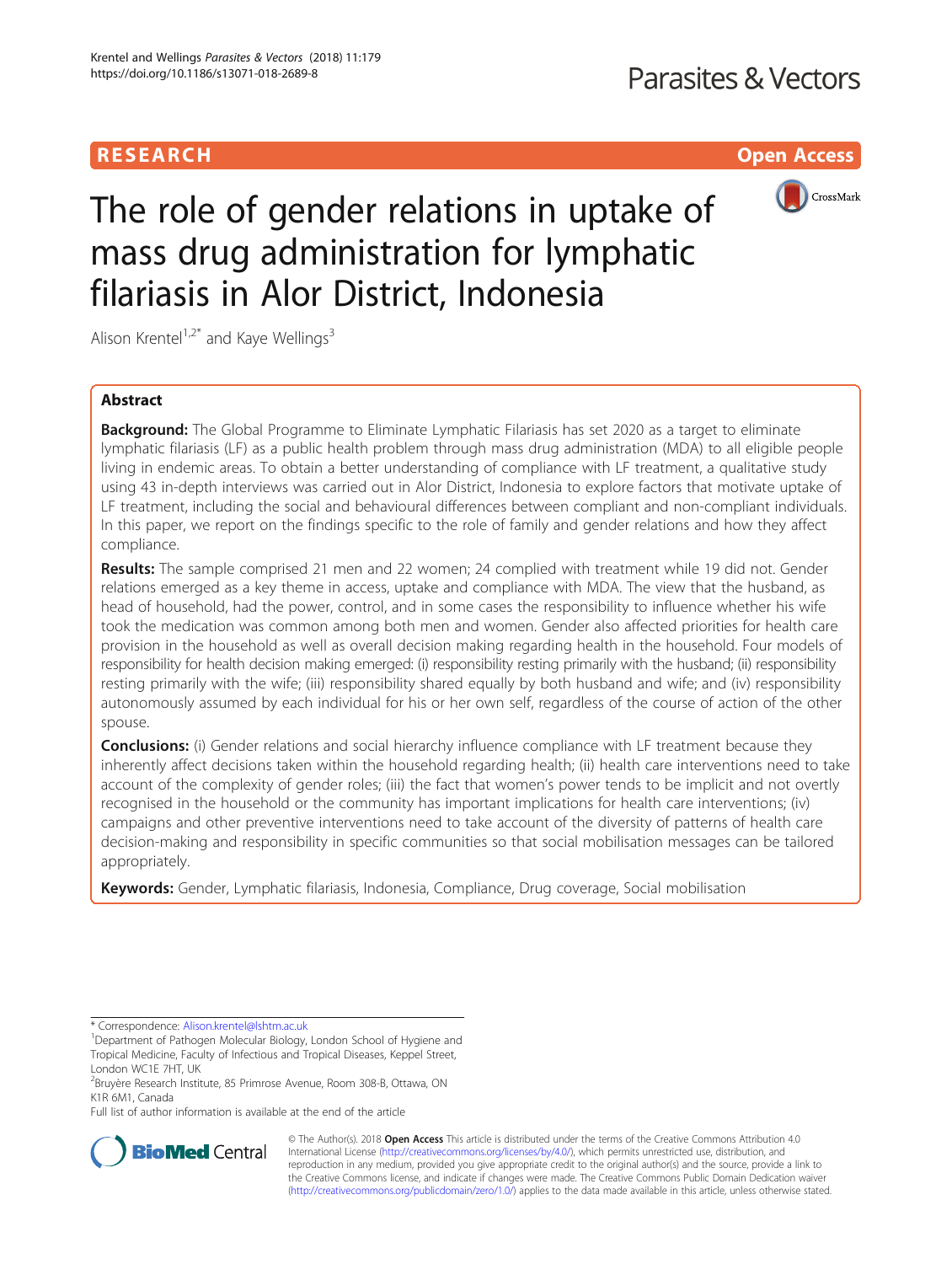# Background

Lymphatic filariasis (LF) is an important public health problem facing low- and middle-income countries across the world. More than 120 million people worldwide are directly affected by the disease, and over a billion people are at risk of infection  $[1, 2]$  $[1, 2]$  $[1, 2]$ . LF is caused by thread-like parasitic worms living in the lymphatic system that can manifest as elephantiasis of the leg, scrotum, arm or breast. The disease results in long-term disability. Acute attacks may prohibit work and normal activity; elephantiasis of the scrotum and vulva interrupts sexual function; and the social exclusion and stigma attached to the disease brings about further distress [[3\]](#page-9-0).

Of the three types of lymphatic filariasis: Wuchereria bancrofti, Brugia malayi and Brugia timori, B. timori is found only in eastern Indonesia and so has been the focus of less research. In 1998, a Global Alliance for the Elimination of LF (GAELF) was created with the aim of eliminating the disease by 2020 through mass drug administration (MDA) [[1](#page-9-0)]. A combination of a single dose of diethylcarbamazine citrate (DEC) or ivermectin (in those areas where onchoceriasis or loiasis is endemic) in combination with albendazole taken orally once a year for at least 5 years prevents progression of the disease in those already infected and prevents infection in those who are not  $[1, 4, 5]$  $[1, 4, 5]$  $[1, 4, 5]$  $[1, 4, 5]$  $[1, 4, 5]$  $[1, 4, 5]$  $[1, 4, 5]$ . To achieve elimination of lymphatic filariasis in Indonesia, mass treatment using DEC and albendazole must be given to at least 65% of the total population living in endemic areas, regardless of infection status, for at least 5 years  $\left[1, 6\right]$  $\left[1, 6\right]$  $\left[1, 6\right]$  $\left[1, 6\right]$  $\left[1, 6\right]$ . Coverage rates lower than this are not expected to eliminate the disease. Community awareness and education efforts are thus an essential part of the elimination programme. Convincing people to comply with a treatment which may have adverse reactions (in those infected with the microfilaria and adult worms) requires considerable efforts to mobilise communities and individuals, particularly in those areas where disease prevalence is low and people may have never seen the disease.

Social mobilisation has the potential to reduce fears and improve MDA participation but, to be effective, requires a clear understanding of what factors might enhance and hinder the inclination to take part in a MDA. Much of the research evidence thus far is drawn from political and geographical contexts outside of Indonesia. Reviews of factors associated with compliance have described issues related to both the individual and programmatic implementation [[7](#page-9-0)–[9](#page-9-0)]. Influences related to the individual include fear of adverse events [\[10](#page-9-0)], being male or female [[10,](#page-9-0) [11\]](#page-9-0), education level [\[12](#page-9-0)], and income [[11\]](#page-9-0). Programmatic influences included degree of exposure to media campaigns and visits by local drug distributors [\[10](#page-9-0), [13\]](#page-9-0), in addition to being present on the day of drug distribution [\[10](#page-9-0)].

Through the published literature, there is evidence of differences in distribution and drug consumption between men and women. Women in Kerala State, India were more likely to take the LF pills than men were in a study by Regu et al. [\[14](#page-9-0)]. In other Asian-based research, women were more likely than men to receive the LF pills in the Philippines [\[15](#page-9-0)]. In two Indonesian districts, however, Krentel et al. [[16\]](#page-9-0) found that women were more likely to receive the pills during distribution, but were less likely than men to consume them [\[16\]](#page-9-0). This research is supported by similar findings in Uganda where men were more likely to miss the distribution than women due to being away from the house during the day when the drugs were delivered [\[17\]](#page-9-0). In Puri district in Odisha State, India, Hussain et al. [[18\]](#page-9-0) reported lower proportions in women than men for both receiving and consuming the LF drugs. These authors proposed that this difference may be due to higher literacy in males as well as school based distribution [\[18](#page-9-0)]. In research in Haiti, women were less likely to take the LF pills when compared to men, due to fears about possible interactions between the pills and their fertility [\[19](#page-9-0)].

Besides describing the differences in drug receipt and uptake between men and women, there has been little investigation into the impact of gender dynamics on participation and compliance in a LF MDA program, despite evidence that this may influence access to health care [[20,](#page-9-0) [21\]](#page-9-0) and preventive action [[22\]](#page-9-0). Women's access to resources and their bargaining power within the household have been shown to have a significant influence on their treatment seeking behaviour [[23\]](#page-9-0). This paper explores the role of gender in the uptake of treatment for lymphatic filariasis through qualitative research.

# **Methods**

Alor is a small district with 13 islands in East Nusa Tenggara province, Indonesia. There are two types of LF in the district: W. bancrofti and B. timori. A survey in a highland area of Alor in 2002 showed a standardised population prevalence of 25% of microfilaria (mf) carriers for B. timori [\[24](#page-9-0)]. Due to vector breeding behaviours, B. timori filariasis is more prevalent in rice-growing areas and W. *bancrofti* filariasis is more prevalent in coastal areas [[24](#page-9-0)].

In December 2001, the Indonesian Department of Health joined GAELF through the administration of a single dose of DEC/albendazole in endemic areas. Alor began MDA throughout the district in 2002. Compliance for MDA was reported to be 86.5% in 2002 and 90.6% in 2006 while the mf rate dropped from 25 pre-MDA to 0.3 in 2006 (Dinas Kesehatan District of Alor). Presently Alor District is in a post-surveillance phase monitoring for resurgence after stopping MDA in 2007 and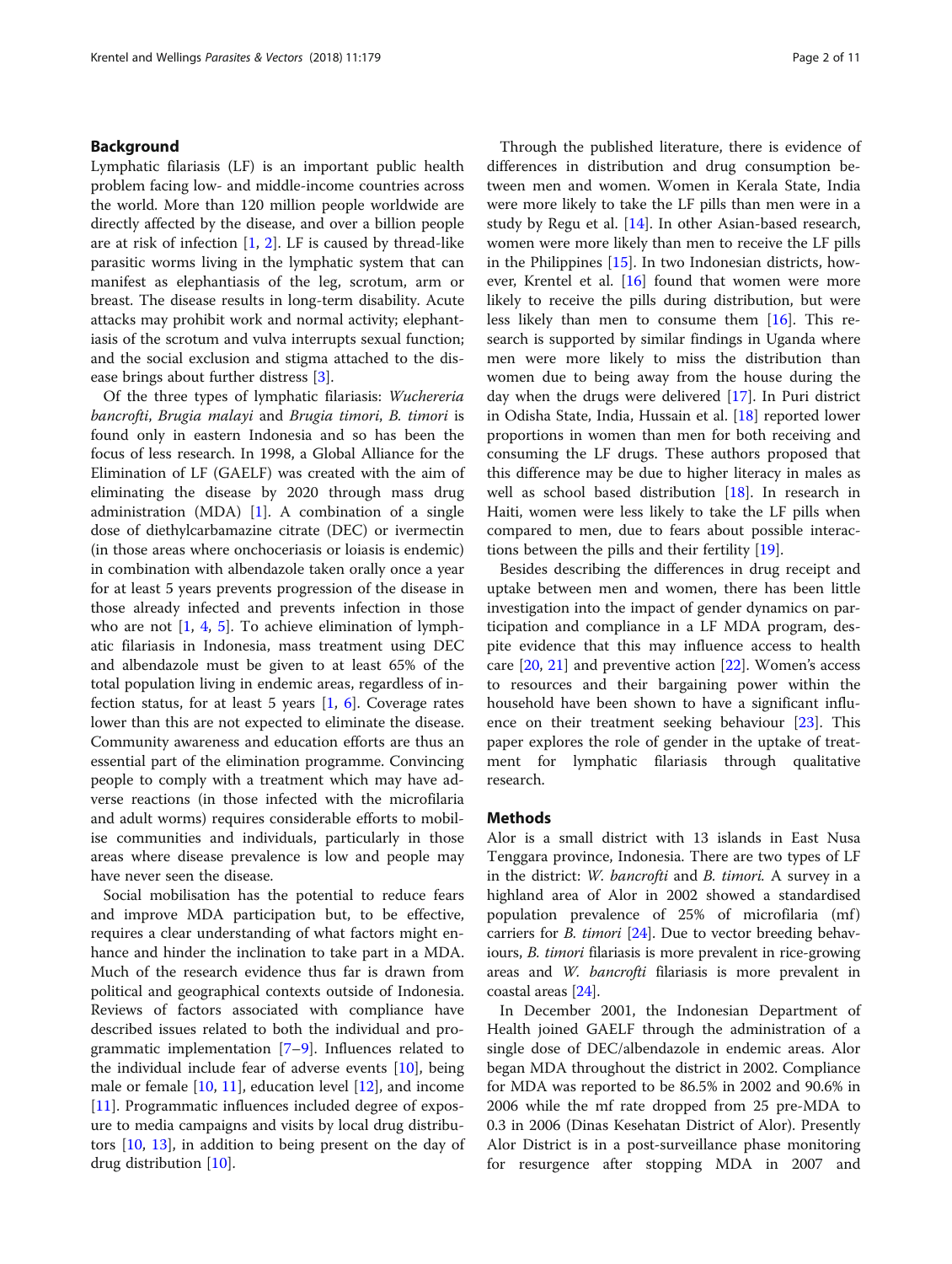completing the Transmission Assessment Survey (TAS) phase [\[25\]](#page-9-0). To reach and fulfil the requirements of the transmission assessment, Alor demonstrated its implementation of successful MDA rounds with high reported drug coverage (e.g. above the margin required for successful elimination). To obtain a better understanding of individual level compliance with LF treatment in this population, a qualitative study was carried out in Alor District. The aims of the study were to explore factors which appeared to motivate uptake of LF treatment, and to examine social and behavioural differences between compliant and non-compliant individuals. In this paper we report on the findings with specific reference to the role of family and gender relations. Gender roles and norms can be described as more traditional in Alor than in the more urban centres of Indonesia. A combination of Islam, Christianity and animism gives rise to further cultural differentiation within the island.

In total, 43 face-to-face in-depth interviews were carried out with a purposive sample of residents in both highly endemic areas for LF and in areas in which there was no reported LF. Participants were selected to achieve an equal balance of men and women, compliers and non-compliers and to represent both rural and urban areas. Determination of compliance was based on the last round of MDA. Systematic non-compliance was not a criterion for the interviews, so respondents could have switched from not taking, to taking the pills in the last round of MDA, qualifying them as compliers for the purposes of this research.

In-depth methods of investigation were designed to explore islanders' reasons for accepting or rejecting the treatment offered. An unscheduled, unstructured topic guide was used throughout the interview. Topics addressed in the topic guide included causes and transmission routes of LF; knowledge and awareness of LF treatment; awareness of the local drug delivery system; influences on the decision to take or not to take the treatment; perceptions of the drug taking behaviours of others in the community; and perceived costs and benefits of the treatment and; perceptions about who is most likely to benefit from LF treatment.

In addition to the oral questions in the topic guide, participants were shown a set of illustrations depicting different scenarios relating to compliance or refusal (Figs. 1 and [2\)](#page-3-0) and asked to describe what they thought was happening in the pictures. The illustrations depicted different drug taking scenarios within the household. One illustration depicted a woman seated at a table with a jug of water and a full glass in her hand in the process of taking the pills. Two children played in front of her and a man watched from the doorway. In a second illustration in the same setting, the woman sat with her hands on the table, apparently making no attempt to

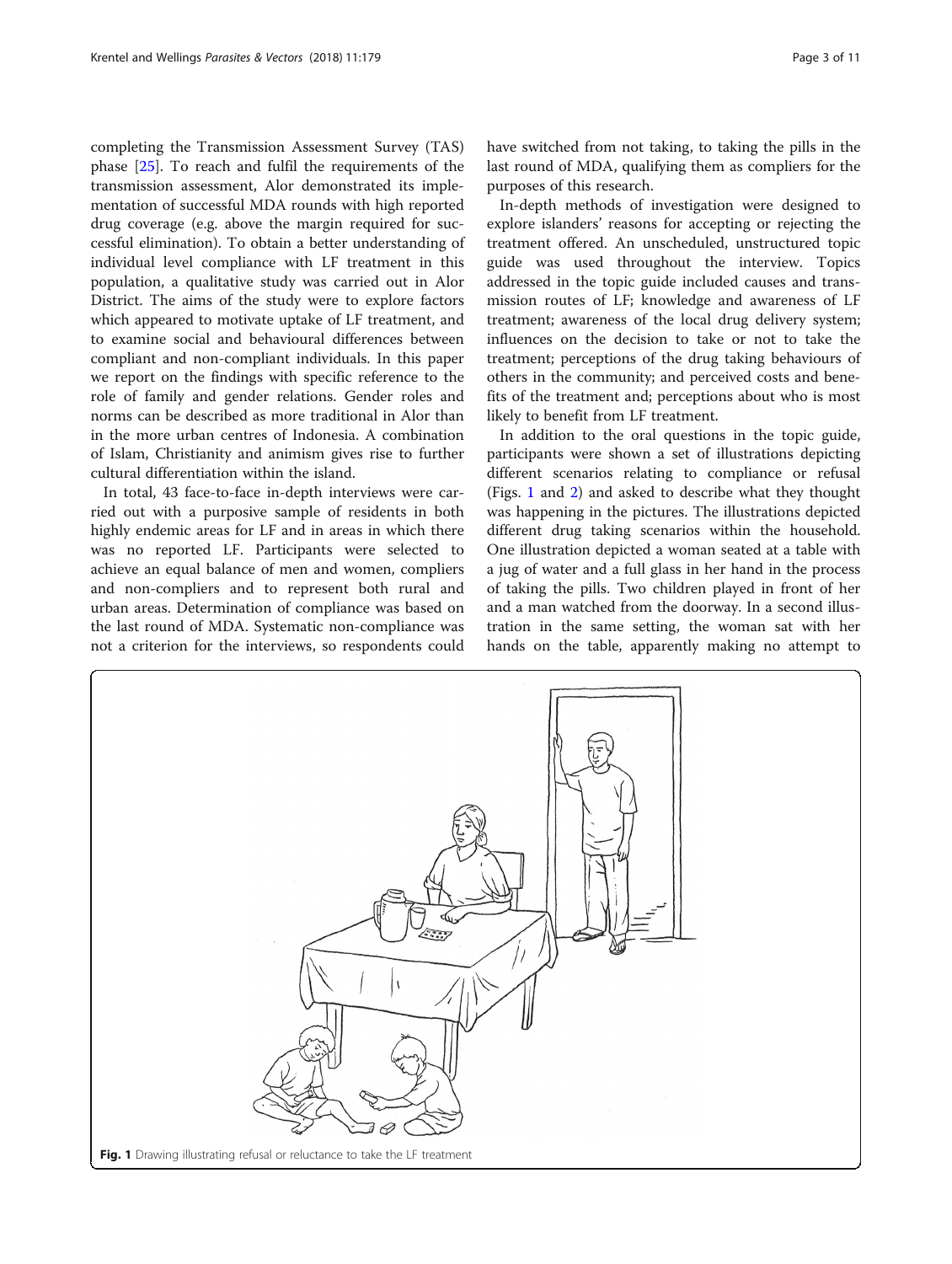<span id="page-3-0"></span>

take the pills before her. Participants were asked to describe in their own words what was happening in each picture and to comment on the action. Towards the end of the interview, respondents were asked to rank a series of five statements in terms of importance. The statements were as follows: "Take your pills so you don't get filariasis", "Take your pills so your children won't get filariasis", "Take your pills so our community doesn't get filariasis", "Take your pills so Alor doesn't get filariasis" and "Take your pills so Indonesia doesn't get filariasis".

To select respondents, the research team entered the village and went first to the health centre to inquire when the MDA had taken place and to locate neighbourhoods where possible compliers and non-compliers might be recruited. Based on that information, the team then chose one of the neighbourhoods in which the MDA had already taken place to begin the interviews. Where possible, the head of the village was informed of our research. The interviewer would enter the house, asking if someone in the household would consent to be interviewed. After general introductory questions, towards the beginning of the interview, the participant was asked about their participation (e.g. self-reported compliance) in the last MDA in their village. Interviews were

conducted in a place of the participants' choice. This was generally in their homes, but other venues included a shop and outdoors.

Interviews of approximately 1 h in duration were carried out by a western interviewer (AK) who had considerable working experience in Alor and spoke fluent Bahasa Indonesia. For a selection of interviews, an Indonesian social scientist assisted and provided additional assistance with translation, clarification and transcriptions. Interviews were taped with participants' permission.

Data were analysed using 'Framework', a content analysis method of proven validity and reliability, which uses a thematic approach to classify and inter-pret qualitative research data [[26\]](#page-9-0). Data from each interview were summarised in spreadsheet format. Two researchers (AK and KW) coded initial transcripts and discussed any disagreements in order to improve the reliability of coding.

# Results

# General characteristics of the sample

The sample comprised 21 men and 22 women; 24 complied with treatment while 19 did not. Three persons did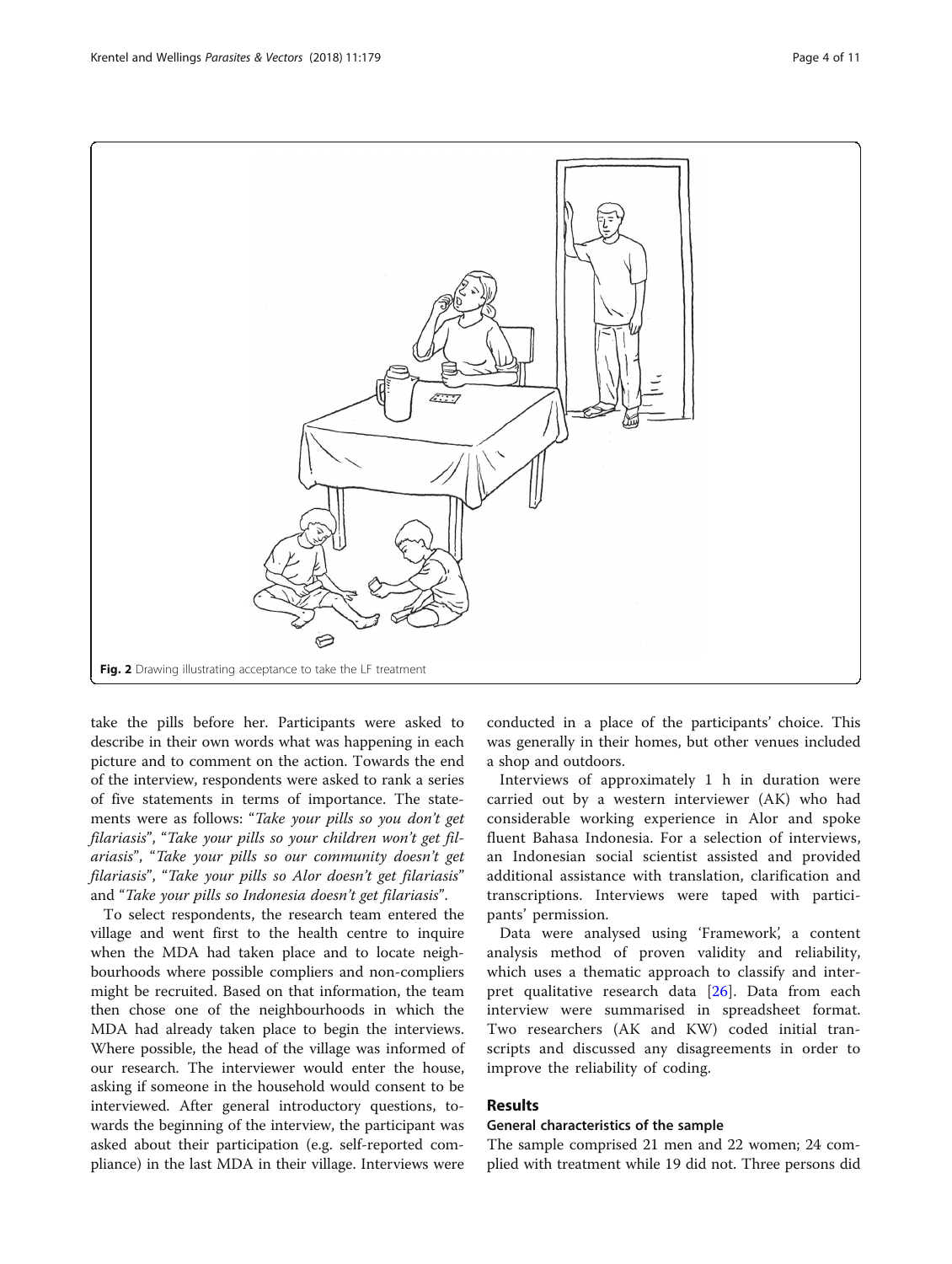not agree to their interview being recorded and these interviews were hampered by difficulty in language and understanding as these participants were fluent primarily in local languages. The findings presented in this paper are therefore based principally on 40 recorded interviews. The characteristics of the total sample are summarised in Tables 1 and [2](#page-5-0).

Gender relations emerged as a key theme in access, uptake and compliance with mass drug administration (MDA). The view that the husband, as head of household, had the power, control, and in some cases the responsibility to influence whether his wife took the medication was common among both men and women. Gender also affected priorities for health care provision in the household as well as overall decision making with regard to health in the household.

In the following text, NC refers to non-compliant with the last LF treatment offered and C refers to compliant with the last LF treatment offered.

# Gender and responsibility for health

The evidence from the data suggests that Alorese men continue to be perceived as chief providers and as heads of the household, and this has implications for their perceptions of the importance of maintaining good health. A 48-year-old man (C) with 4 children living in village E explained that if he was sick and did not take any medication, then he would feel burdened because he had a wife and children. He added that he must be healthy in order to provide life's necessities for his family. He explained, "I am a father, if I am sick, everybody's sick." As the sole provider for his family, any illness he may have, could seriously affect his family.

Another man (C), 43-year-old with 3 children living in village F reported that he himself had to be healthy before he could take care of others. When asked to prioritise people in terms of the importance of taking the treatment, he put himself first, then his wife; ensuring his own health first enabled him to guarantee the health of his household and his community. These men recognised their roles as chief provider and manager of their households, expressing the burden of this responsibility when they are unable to fulfil it.

There was also a strong sense of concern amongst men for their responsibility for the continuing survival of their family line. A 41-year-old farmer (C) from village D suggested that the best way to motivate people in his highly endemic village was to tell the men that they should ensure their lineage is healthy by complying with the treatment. He reported that it is the man's responsibility for his lineage and future generations.

# Priorities for health care provision in the household

As the heads of the household in Alor, men are accorded priority in terms of receipt of health care and their needs were put before those of their wives and children. Interestingly, it was primarily women who held that men have the highest priority for health. Only one man, a farmer with 7 children (C), saw both his wife and himself as having the highest priority for health in their household. Many of these insights were revealed during the exercise in which respondents were required to arrange statements relating to prevention and cure of LF in terms of community, self, children, district and country in order of priority. The range of responses is represented below:

- Woman in her 20's from village B, one child (NC): "My husband's health is first, then myself, then my children's."
- 38-year-old woman with 6 children from village I (C): "I choose Indonesia as the first priority; Alor as the second; my husband, other family members and

**Table 1** Characteristics of the sample: village location, environment, type of LF

| Name of village<br>(coded) | Distance from district capital<br>(in hours by private car) | Environment                         | Kind of LF reported<br>to be present | Total number<br>of interviews | Men/Women<br>in sample |
|----------------------------|-------------------------------------------------------------|-------------------------------------|--------------------------------------|-------------------------------|------------------------|
| Village A                  | 3                                                           | Mountainous, vanilla growing region | None                                 |                               | woman                  |
| Village B                  | < 0.5                                                       | Coastal                             | None                                 | 3                             | 1 man/2 women          |
| Village C                  | < 0.5                                                       | Coastal                             | None                                 | 3                             | 2 men/ 1 woman         |
| Village D                  | < 0.5                                                       | Flat land, rice growing             | B. timori                            | 6                             | 2 men/ 4 women         |
| Village E                  | 0                                                           | Coastal                             | None                                 | 9                             | 5 men/ 4 women         |
| Village F                  | 6                                                           | Coastal                             | W. bancrofti                         |                               | 3 men/ 4 women         |
| Village G                  | 4                                                           | Coastal and mountainous             | B. timori                            |                               | 1 man                  |
| Village H                  | 8                                                           | Coastal                             | B. timori, W. bancrofti              | 3                             | 1 man/ 2 women         |
| Village I                  | < 0.5                                                       | Coastal                             | None                                 |                               | 3 men/ 4 women         |
| Village J                  | $1\frac{1}{2}$                                              | Mountainous, rice growing           | B. timori                            | 2                             | 2 men                  |
| Village K                  | $1\frac{1}{2}$                                              | Mountainous, rice growing           | B. timori                            |                               | 1 man                  |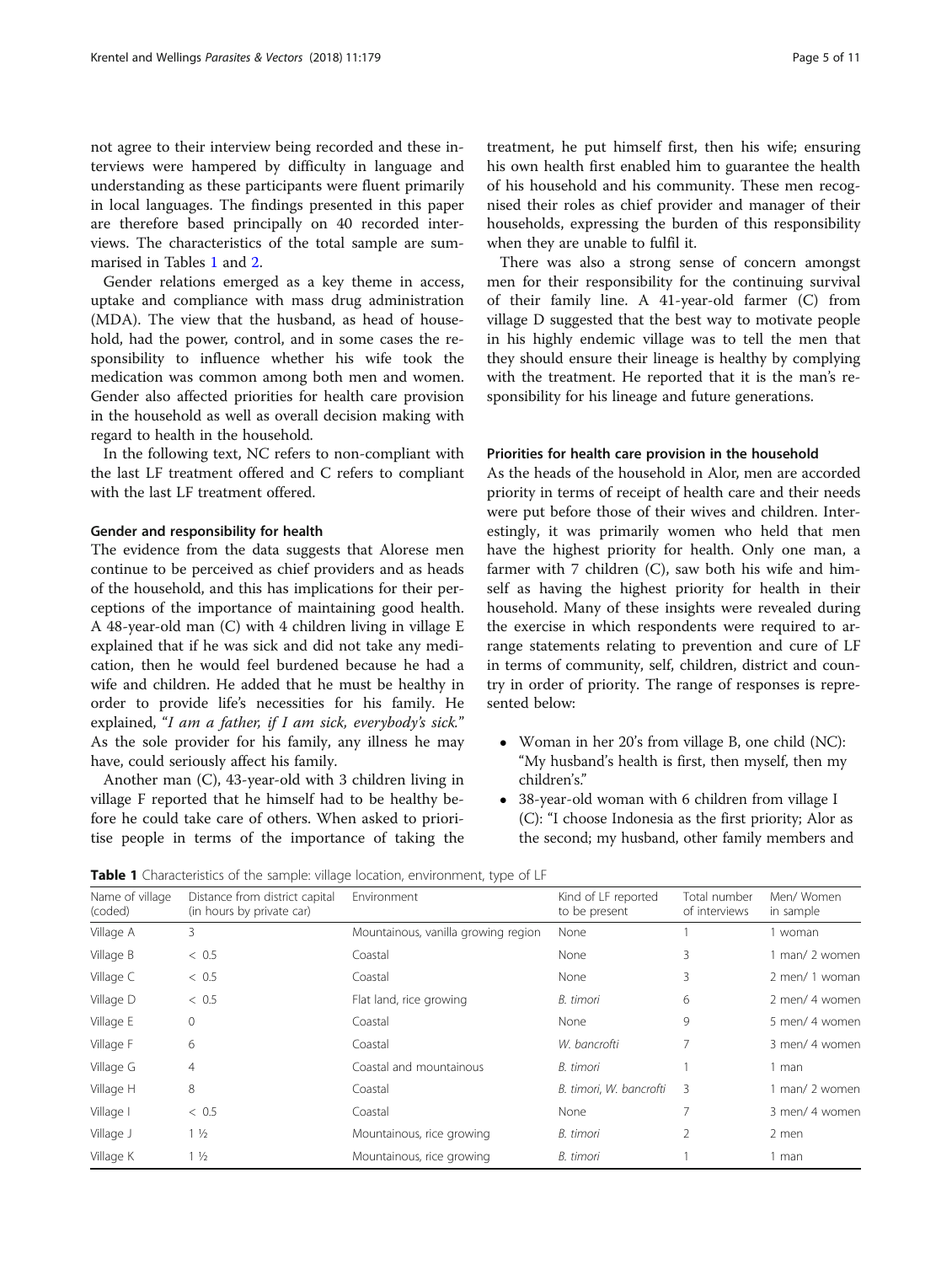<span id="page-5-0"></span>Table 2 Characteristics of the sample: compliance and prevalence

|       | Self-reported compliance Self-reported non<br>with last MDA treatment | compliance with last MDA<br>treatment |
|-------|-----------------------------------------------------------------------|---------------------------------------|
| areas | High prevalence 6 females; 5 males<br>$(11$ total)                    | 4 females; 5 males<br>$(9$ total)     |
| areas | Low prevalence 5 females; 7 males<br>$(12 \text{ total})$             | 7 females; 4 males<br>$(11$ total)    |

community as the third; my children as fourth; and myself as last."

- 41-year-old woman with 5 children from village I (NC): "In the household, the father is the highest because he is the head of the household and responsible for arranging the wife and the children in the household. I consider as most important my husband because he is the head of the household, like I consider Jesus as the most important in my life and my husband is number 2. I have the opinion that I have to look after my husband's health first."
- 28-year-old woman with 2 children from village F (C): "Husband is in the number one priority place together with the wife, and then their children come afterwards."

# Decision-making in relation to health

Four models of responsibility for health decision making emerged from the interviews: (i) responsibility as resting primarily with the husband; (ii) responsibility as resting primarily with the wife; (iii) responsibility as shared equally by both husband and wife; and (iv) responsibility as autonomously assumed by each individual for his or her own self, regardless of the course of action of the other spouse.

Regarding the first of these models, only one man in the sample, a father (NC) from village F, reported that in the household the father takes the health decisions. He added that if the father was not there, then the mother would take any decisions in his absence. He presented the husband as having prime responsibility for taking health-related decisions, suggesting a plan for when the man is not present in the home.

The second model, featured responsibility for health decision making as held by the women in the household. This model was reported more frequently in participants' accounts than might have been expected, given the predominance of the husband as head of household and main decision maker. Yet the fact that women had the main responsibility for health appeared to be in keeping with the cultural context of Alor, where the women's duty is to look after the household and its needs. This was illustrated in the account of a 48-yearold mother of 6 children (C) in village D:

I: In your household, can you tell me who is responsible or concerned about health?

R: Health is the risk for us women to be responsible for. Looking after clothes, the interior of the house, and also the back of the house [where the kitchen is located] is the responsibility of the woman.

# I: What about the man?

R: The man only knows how to call people to come over. [Laughs] Whatever there is, or isn't, it is the responsibility of the housewife.

## I: And if the children are sick?

R: Sick children, also, it is I who takes care of them.

In this account, the woman actually jokes that her own husband is able to do little to assist her in the day-to-day running of the household. Her dialogue showed the difference between formal control (her husband calling people to the house) and informal control (taking care of the kitchen, sick children, laundry, etc.).

Two other women and one man held that it is the women's responsibility to take care of health in the family. Their responses are presented below:

- Woman (NC), 53-year-old, 6 children, village E: "The wife is involved and responsible for health in the family."
- Woman (NC), 41-year-old, 5 children, village I: "In the household, it is usually the mother who has the responsibility to give the drugs to the husband and the children after they have eaten."
- Man (C), 41-year-old, 4 children, village E: "He is not the boss of health in his household. It is his wife who takes more responsibility for health and reminding them of health."

These participants described ways in which women assume responsibility for health matters in their households: taking care of sick children, thinking about health, preparing food and drink, reminding their family members about health, taking decisions for health, instructing their children and giving medication.

The third model, that in which responsibility for decision-making regarding health is shared between men and women, was described in the accounts of six participants. Their shared responsibility for health reflects a pattern of greater gender equality. They tended to view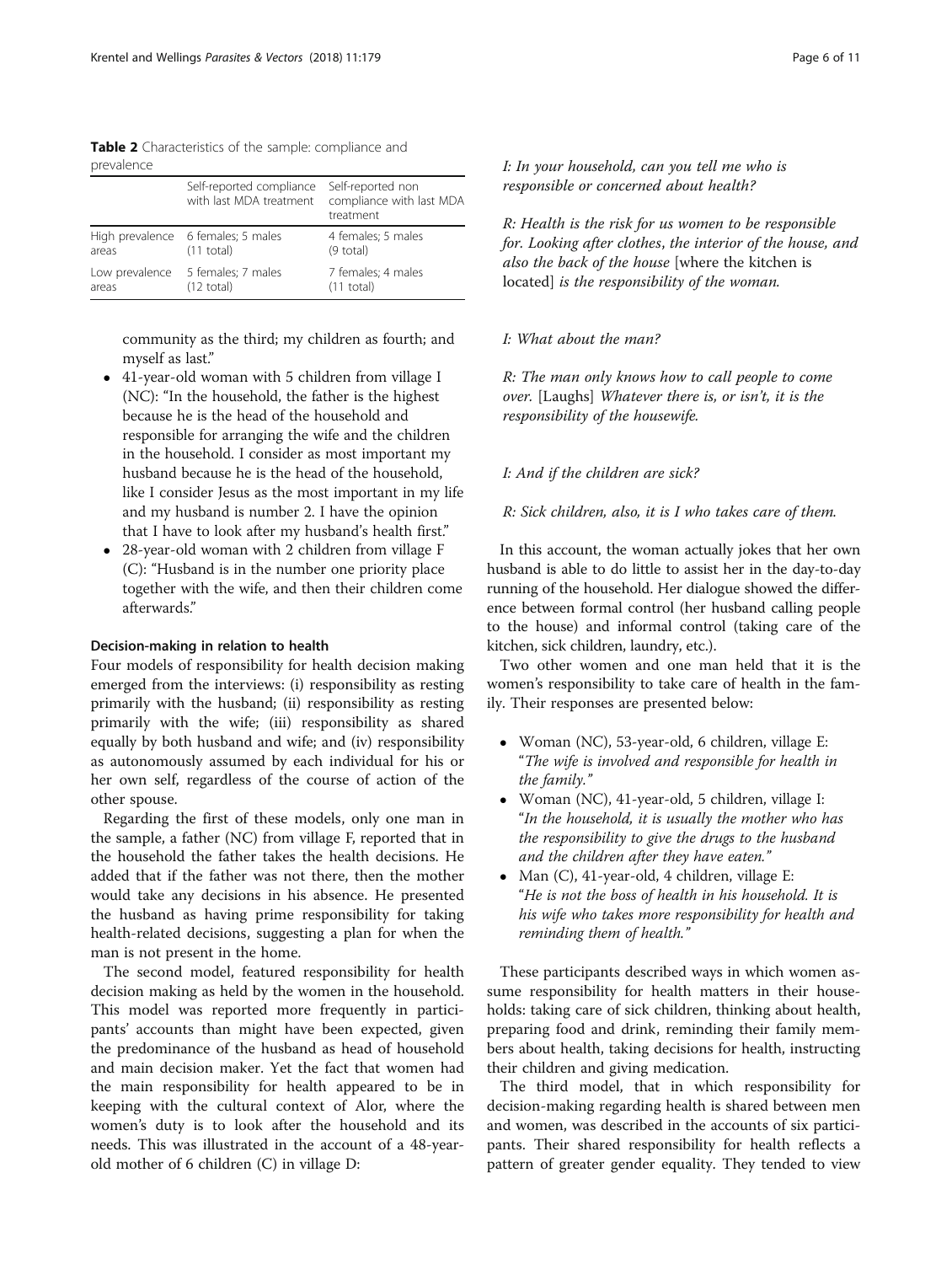health as too important a matter to be left to only one individual:

- Woman (NC), in her early 20's, 1 child, village B: "Responsibility for health to me is all of ours and even more so in the household. We shouldn't wait for the husband to say we need to take care of health."
- Man (NC), 23-year-old, farmer, 1 child, village I: "In the household, the husband and wife together are responsible for health."
- Woman (NC), 51-year-old, 7 children, village I: "Both husband and wife care about health - it is important."
- Man (C), 43-year-old, 3 children, village F: "Health decisions are sometimes made by me, sometimes by my wife and sometimes together."

Participants whose accounts fitted the fourth model of decision-making for health, in which individuals made autonomous decisions regarding treatment, were all from highly endemic villages for LF infection. A 25-yearold man (NC) from village D told me that his wife had complied with LF treatment and that he had neither forced her to comply nor prohibited her from doing so. Based on her experiences with side effects though, he decided against complying himself. The husband (C) of a 47-year-old woman also from village D had told his wife that she held her own fate and it was her own risk whether or not she wanted to take the treatment.

Where autonomous choices were made by man and wife, there was no guarantee that they would concur in their decision making and among some couples, there appeared to be some discordance between partners. A 28-year-old woman (C) in village F, took the treatment and encouraged her husband to do the same. When he laughed at her attempts to encourage his compliance, she told him the health staff would not give him drugs in the future if he needed them. A woman (C) with 7 children in village E claimed that if the wife wanted to take it and the husband does not, then each one was on his/her own. A 37-year-old farmer (C) from village H remarked how his wife was an adult and could take it on her own. Among these apparently discordant couples, the predominant pattern was for the wife to take the drug while the men declined. Some of the men in this category however, despite being strongly against compliance, did not interfere with their wives' decisions to take the drugs.

## Gender relations, power and influence

Participants had a further opportunity to describe the power balance between husband and wife, and its influence on compliance, within a fictional household. As

noted in the methods section, participants were asked to describe drawings in which a woman was seated at a table with a packet of medication and a glass of water in front of her. In discussions of the hypothetical situations in the drawings, participants made references to the use of force, or the threat of force, by men. Both men and women used words such as "order", "have to take it", "must" or "is not allowed" - usually to describe the man's command to the woman. These words reveal imperatives rather than persuasion. A man (C) from highly endemic village J said that the woman in the drawing must drink the treatment because it is there to overcome the disease, adding that the man had already drunk the medication so his wife must too, to prevent the disease being transmitted to the family. When explaining what was happening in the pictures, several men described the fictional husband's right and responsibility, as head of the household, to give orders to his wife to comply or not to comply with the MDA and the husband's greater knowledge, while women told of the wife's inability to refuse her husband's wishes. In describing the pictures, the respondents painted a picture of male authority. Comments on the hypothetical situation revealed perceptions of a heavier handed approach on the part of men compared with the accounts people gave from their own experiences (one man (C) even interpreted the husband's intentions being to hit his wife). These portrayals of male authority seem to contradict participants' accounts relating to decision-making about health within their own households. Comments from four individuals illustrate these contradictions. Each, in their real-life accounts, spoke about joint responsibility for health. Yet each spoke of force when describing the fictional situation in the drawings. One, a woman (NC) from village B, commented in relation to her real-life situation "we should not wait for the husband to say we need to take care of health", whilst acknowledging the man's authority in the hypothetical example stating that the woman cannot refuse her husband's force. Similarly, a farmer (NC) from village I expressed his own commitment to joint responsibility but spoke of the fictional husband being able to order his wife to comply because of his responsibility for the household. A university educated man (C) from village E reported that he was not the boss of health in his household rather that his wife was. He interpreted the drawings, however, in terms of the woman being forced by her husband to comply. He acknowledged that his description of the drawings differed from his description of his own experience. When asked what would happen if the fictional woman refused, this participant hesitated as he had rarely seen evidence of that and so could not answer.

How can these apparent contradictions be interpreted? It appears that some women in Alor do not enjoy the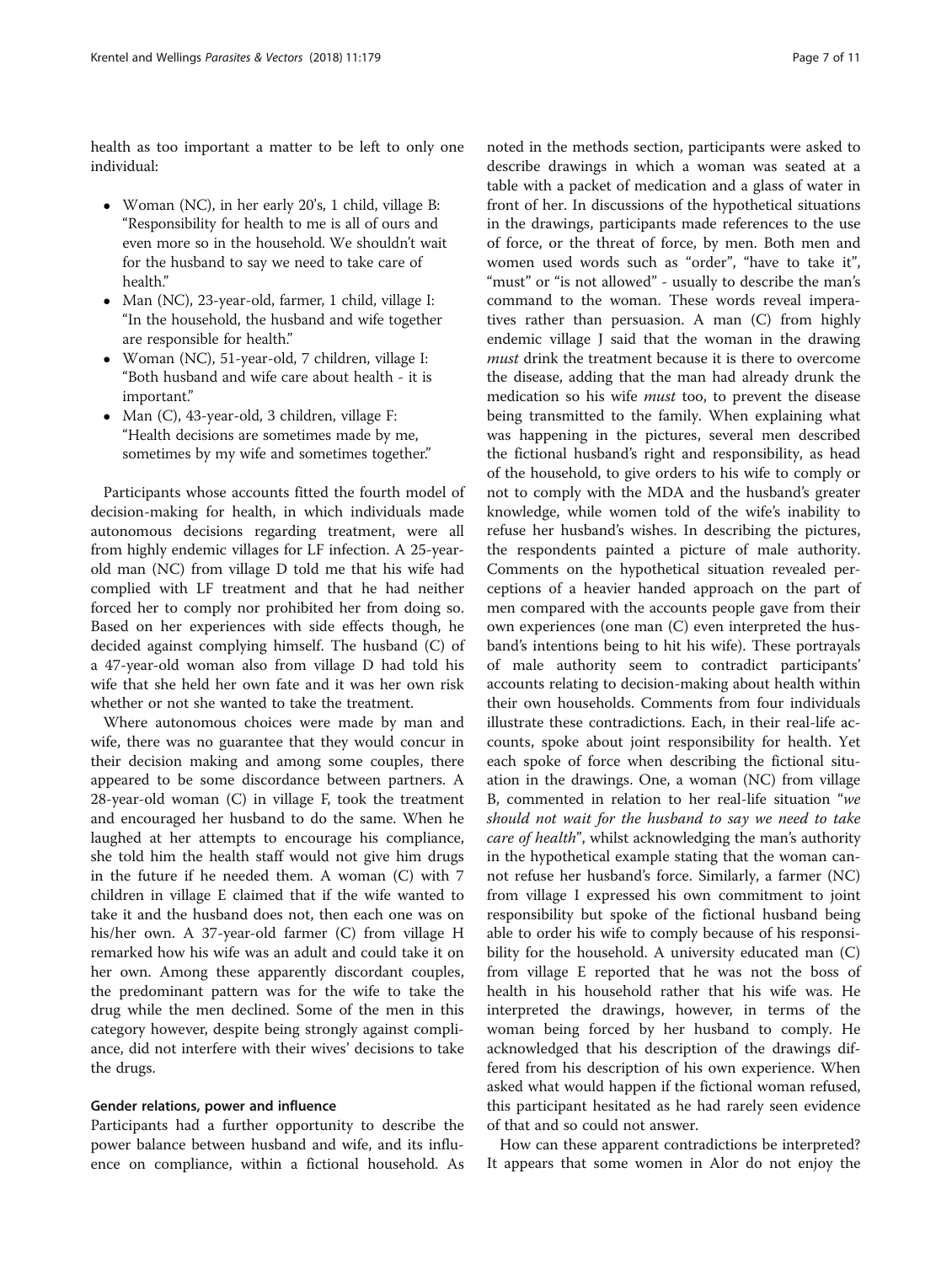same degree of freedom as their husbands. Curtailment of women's movements by husbands does occur. For example, a 30-year-old (NC) woman from village E reported that her husband did not allow her to go to her neighbours' houses in case she might gossip with them. Such restrictions may not directly affect compliance with the MDA, but they would prohibit potential conversations with neighbours about the treatment that may be beneficial in terms of creating social norms favouring compliance. The protected status of women and their confinement to the household and to family duties was also, in some cases, a barrier to access to the drugs. One man (NC) told me that in his house, no one took the treatment because he did not go to get the drugs. His family had no opportunity to comply because there were no pills. A woman (NC) from village B also told of her husband's 'gatekeeping' actions: when picking up the drugs for the family, he told the health staff his wife was breastfeeding and as a result, they did not give him drugs for her. She accepted his decision without question. At the same time, it seemed beyond men's power or persuasion to control their wives' every movement. A 38-year-old with 3 children (NC), was unsure whether his wife took the treatment, but surmised that she probably had not done so because he was suspicious of her taking the medication in her current pregnant condition. He added that he would not have forced her to comply anyway; he had seen information on women's empowerment on television and that he would not want to be reported for forcing her. He laughingly added that he did not understand enough about it.

# **Discussion**

These accounts reveal the complexity of gender relations in Alorese society. Alorese men are perceived to be, and perceive themselves to be, the head of the household and the chief provider, and as a result are prioritised in terms of health care. The role of Alorese women, however, is to take care of the household needs, including those of the husband and children. In many instances responsibility for health care decision making is taken solely by women, and sometimes jointly with the husband. Further, whilst respondents' descriptions of hypothetical situations relating to compliance with treatment appear to authorise the use of coercion by men, this notion appears to be less frequently reported in the context of everyday experiences. At the same time, real-life accounts reveal that control is still exercised by some men over the access their wives have to LF treatment. There is also evidence of considerable diversity in patterns of gender relations within Alorese households. With regards to responsibility for health in the household, the patterns described fitted four different models in relation to health care decision making, that is, responsibility

being vested in men; in women; in men and women jointly; and by each for him or herself. The complexity and the diversity in patterns of gender roles reflect the changing nature of Alorese society. While much of Alorese culture remains rooted in the more traditional, particularly in the rural areas, there are nonetheless signs of transition from a traditional, patriarchal society to a more modern egalitarian society. It is possible that the tendency to describe real life situation as less patriarchal, and the fictional scenario as more so, may reflect this gradual transition from the older to the newer form of social organisation. But it seems also to be the case - as we have seen in the co-existence of four quite different models of gender patterning in decision making - that elements of the two orders, old and new, exist side by side in contemporary Alorese society. Alorese people are still able to relate to the old system and to describe its norms regarding traditional gender relations; but they are increasingly exposed to a more modern culture and to begin to modify their own household and thinking according to this newer norm.

This research is not without limitations. Since opportunities to observe directly the process of taking the tablets are few, this study relies on self-reported accounts of compliant behaviour, making the study susceptible to biases relating to recall and veracity of response. The research was conducted at the same time the MDA was ongoing in the district, so to reduce recall bias, one of the criterions for the village selection was that they had recently received the last round of MDA for that year. Despite efforts to limit recall bias, some people still may have incorrectly recalled their compliance and confused it with campaigns in previous years. The gender of the primary interviewer (AK) may have influenced the validity of the data collected. It is possible that in some interviews with men, a more public account was received [[27\]](#page-9-0) versus the interviews with women where there was greater ease and openness in the discussion. Nonetheless, our data find resonance in the reports of other researchers. In some respects, the picture with regard to gender relations in Alor seems to have changed little since Cora DuBois described it in 1944 [[28](#page-9-0), [29\]](#page-10-0). DuBois suggested that the recognition of women's contributions to the household were implicit rather than explicit [\[29](#page-10-0)]. Our data also resonate with the more recent observations of Utomo [[30\]](#page-10-0) relating to gender relations in Indonesia, that "women's noble role" (page 2) in Indonesia relates to their function as wives and mothers as their first priority. Utomo's descriptions of patterns among the urban middle-classes in Jakarta, however, show changes in social norms regarding women's role in the household, demonstrating a preferential shift to-wards a more equal marriage [[30\]](#page-10-0). This is consistent with the evidence from our data of joint responsibility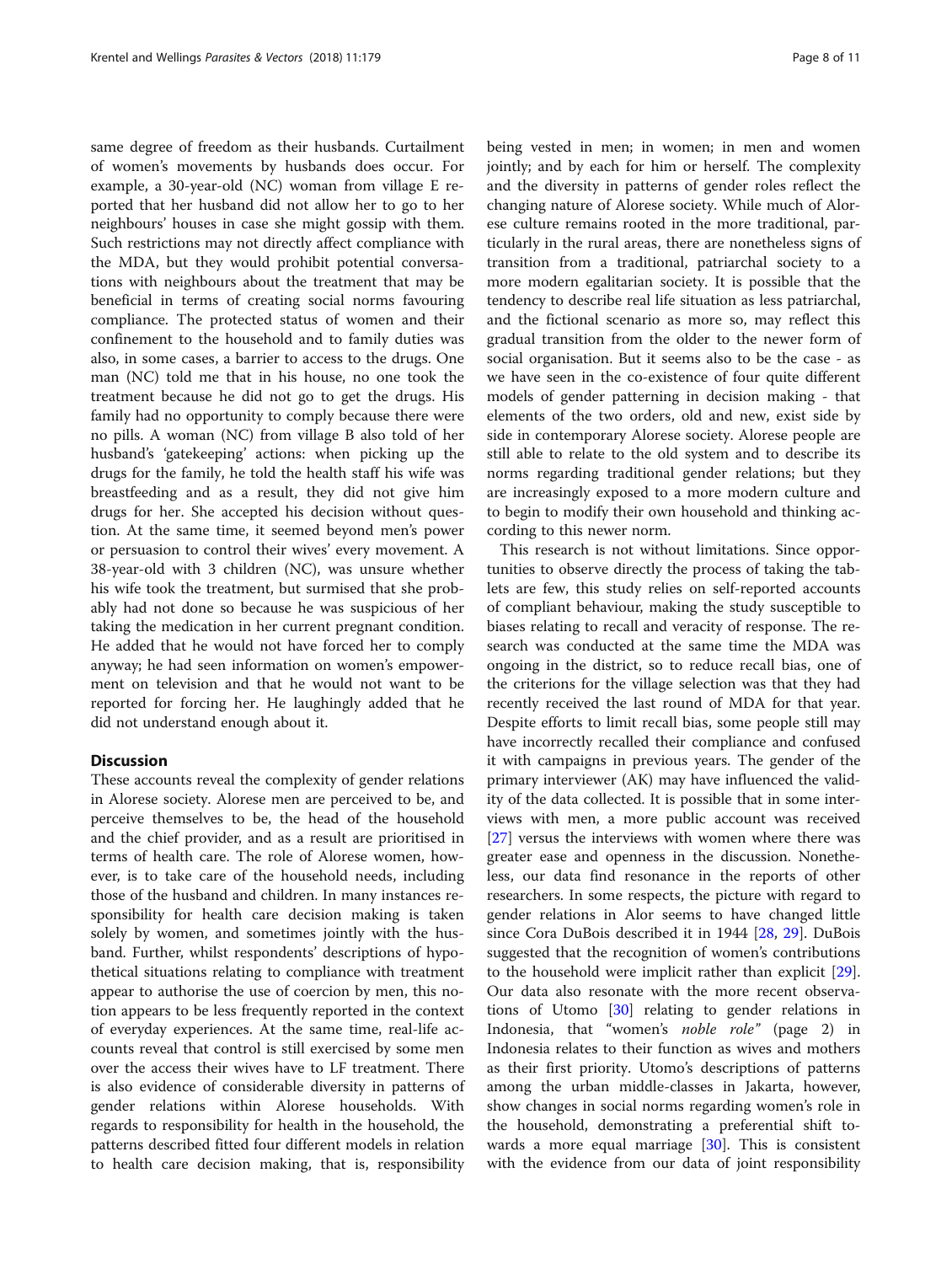and autonomy in decision-making among some respondents in Alor and may be attributed to the ongoing development of the district and the increased influence of modernisation and consumerism. These trends are likely to continue, particularly with the increasing availability of education across Indonesia for women. Beegle et al. [[31\]](#page-10-0) describe education as way for women to argue for the adoption of modern behaviours in everyday life. Separate ownership of assets and education, the social status of the woman and the education levels of the fathers (woman's father and her father-in-law) all contribute to the woman's ability to make decisions in regards to her reproductive health [\[31\]](#page-10-0). These factors may also offer an explanation as to why different models of responsibility for health care decision-making co-exist in our sample. The status of women and their influence on health in the household has also been documented in relation to infant and child mortality in West Java [[32\]](#page-10-0).

## Implications of the findings for LF elimination

Our data provide insights into the nature of gender relations and their implications for compliance with MDA for LF elimination. Although these relate specifically to the Alorese context, they are likely to have value for LF programmes in other areas, in particular those in rural patrilineal societies. First, at the most general level, it can be seen that gender relations and the social hierarchy influence compliance with LF treatment because they inherently affect decisions taken within the household regarding health. Intervention efforts to encourage compliance need to heed the fact that the natural inclination in Alorese society might be to give priority to protecting men's health and so extra efforts may be needed to stress the need for women to remain healthy too and to see their own health as a priority. In circumstances where women's access to treatment may be limited (e.g. the husband does not pick up the drugs), women can be encouraged to act for their own health and the health of their children, as a way of maintaining a healthy family and its future. This concept could also be integrated with men's desire to ensure a healthy lineage. Men can be encouraged to see the health of their wives and children as a priority to accomplish their own goals as head of the household in terms of continuation of lineage and as a result should make every effort to ensure that their household receives treatment. Secondly, health care interventions need to take account of the complexity of gender roles. Men are traditionally the heads of household and providers, but women are essentially responsible for the day to day life in the family, taking responsibility for the care of children, much of the planting and harvesting, cooking and cleaning and also, as many of these accounts suggest, for health care in the family. While

the man retains the public image as head of household and may control the process of collecting the medication, it is likely the wife who will administer the medication to the family ensuring that they all (including the husband) take it correctly. It is important to accommodate the nuances in this division of roles in campaigns designed to increase compliance in a community. Approaching men ensures that there is the will or desire to comply with treatment within the household, whereas approaching women ensures that the drugs will be administered in the household. Both approaches are needed for successful uptake.

Thirdly, the fact that women's power tends to be implicit and not overtly recognised in the household or the community has important implications for health care interventions. Programmes need to preserve men's sense of power and avoid making them feel that their power and authority is being usurped, while at the same time acknowledging that women have de facto power at the household level when it comes to responsibility for health issues. Finally, campaigns and other preventive interventions need to take account of the diversity of patterns of health care decision-making and responsibility in specific communities. The fact that quite different models in terms of gender roles may exist side by side even in a relatively small community means that messages and approaches must be targeted and tailored to multiple audiences with specific communicational and motivational needs.

# Conclusions

These analyses have shown the importance of collecting data on the social context, including gender dynamics, in which health care interventions are implemented. Comprehensive data on values and attitudes are essential to the careful targeting of interventions and to the tailoring of messages to specific population sub-groups, in terms of their tone and content. Our research also reminds us of the importance of devising methodologies which provide insights, not only into practices amongst individuals and within households, but also into the broader social norms governing action, which may at times be discrepant. The findings of such studies provide a solid evidence base for policy making in key areas of public health and prevention. Finally within the context of LF elimination, increased understanding of gender relations in the household and in the community is required to facilitate successful mass drug administration.

# Abbreviations

C: Complier; DEC: Diethylcarbamazine citrate; LF: Lymphatic filariasis; MDA: Mass drug administration; NC: Non-complier

#### Acknowledgements

The authors are grateful to Dr Sebastianus Fernandez of Universitas Nusa Cendana in Kupang for assistance with transcriptions, the District Health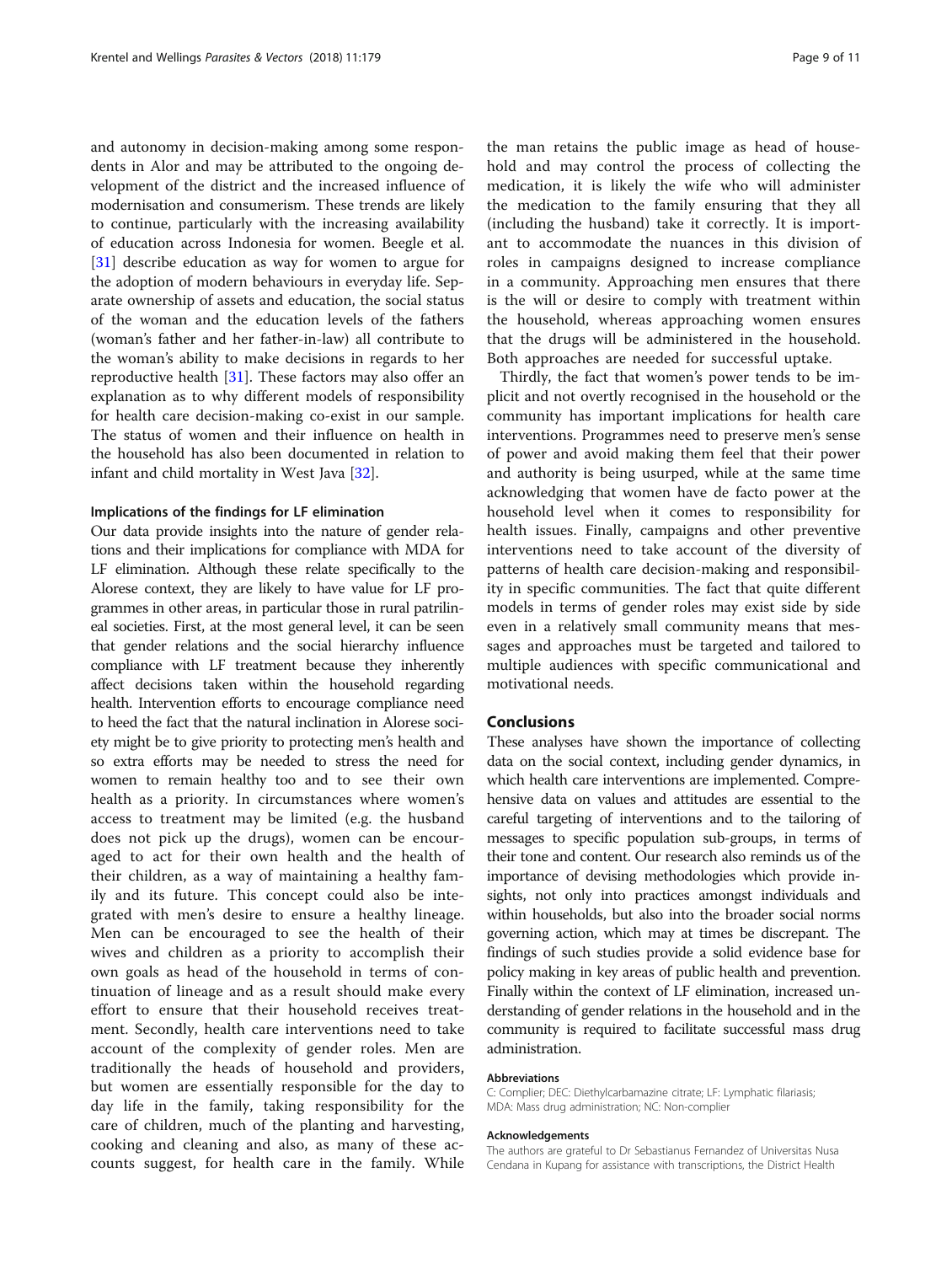<span id="page-9-0"></span>Authority of Alor and Deutsche Gesellschaft für Technische Zusammenarbeit GmbH SISKES project for their assistance in logistics in the field. Mr Jakob Ndolu provided the drawings used in this research.

## Funding

Funding for this research was provided by the Parkes Foundation and the Central Research Fund.

## Availability of data and materials

The datasets (in the form of direct transcripts) generated and analysed during the current study are not publicly available due the possible risk of identifiable information in the transcriptions violating the confidentiality agreement made with participants but are available from the corresponding author on reasonable request.

## Authors' contributions

Conceptualisation: AK and KW. Data collection and curation: AK and KW. Formal analysis: AK and KW. Methodology: AK and KW. Writing: original draft: AK; review and editing: AK and KW. Both authors read and approved the final manuscript.

#### Ethics approval and consent to participate

Ethical approval was obtained from the London School of Hygiene and Tropical Medicine (Ref 1092) and by the National Institute of Health and Development Research at the Indonesian Department of Health (Ref No. KS.02.01.2.1.2640). All respondents signed an informed consent form and were given an information sheet to keep after the interview. According to Indonesian ethical stipulations, each respondent was given a towel and a bar of soap as a token of appreciation at the close of the interview.

### Consent for publication

Not applicable.

## Competing interests

The authors declare that they have no competing interests.

## Publisher's Note

Springer Nature remains neutral with regard to jurisdictional claims in published maps and institutional affiliations.

## Author details

<sup>1</sup>Department of Pathogen Molecular Biology, London School of Hygiene and Tropical Medicine, Faculty of Infectious and Tropical Diseases, Keppel Street, London WC1E 7HT, UK. <sup>2</sup>Bruyère Research Institute, 85 Primrose Avenue, Room 308-B, Ottawa, ON K1R 6M1, Canada. <sup>3</sup>Department of Social and Environmental Health Research, London School of Hygiene and Tropical Medicine, Faculty of Public Health and Policy, Keppel Street, London WC1E 7HT, UK.

## Received: 11 December 2017 Accepted: 30 January 2018 Published online: 12 March 2018

#### References

- 1. Ottesen EA, Duke BO, Karam M, Behbehani K. Strategies and tools for the control/elimination of lymphatic filariasis. Bull WHO. 1997;75(6):491–503.
- 2. Goldman A, Guisinger V, Aikins M, Amarillo M, Belizario V, Garshong B, et al. National mass drug administration costs for lymphatic filariasis elimination. PLoS Negl Trop Dis. 2007;1:e67.
- 3. Wijesinghe R, Wickremasinghe A, Ekanayake S, Perera M. Physical disability and psychosocial impact due to chronic filarial lymphoedema in Sri Lanka. Filaria J. 2007;6:4.
- 4. Ottesen EA, Ismail MM, Horton J. The role of albendazole in programmes to eliminate lymphatic filariasis. Parasitol Today. 1999;15(9):382–6.
- 5. Borsboom GJJM, Boatin B, Nagelkerke NJD, Agoua H, Akpoboua KLB, Alley EWS, et al. Impact of ivermectin on onchocerciasis transmission: assessing the empirical evidence that repeated ivermectin mass treatments may lead to elimination/eradications in West Africa. Filaria J. 2003;2(1):8.
- Babu BV, Satyanarayana K. Factors responsible for coverage and compliance in mass drug administration during the programme to eliminate lymphatic filariasis in the east Godavari District, South India. Trop Dr. 2003;33(2):79–82.
- 7. Silumbwe A, Zulu J, Halwindi H, Jacobs C, Zgambo J, Dambe R, et al. A systematic review of factors that shape implementation of mass drug administration for lymphatic filariasis in sub-Saharan Africa. BMC Public Health. 2017;17:484.
- 8. Babu BV, Babu GR. Coverage of, and compliance with, mass drug administration under the programme to eliminate lymphatic filariasis in India: a systematic review. Trans R Soc Trop Med Hyg. 2014;108(9):538–49.
- 9. Krentel A, Fischer PU, Weil GJ. A review of factors that influence individual compliance with mass drug administration for elimination of lymphatic filariasis. PLoS Negl Trop Dis. 2013;7(11):e2447.
- 10. Mathieu E, Lammie PJ, Radday J, Beach MJ, Streit T, Wendt J, et al. Factors associated with participation in a campaign of mass treatment against lymphatic filariasis, in Leogane, Haiti. Ann Trop Med Parasitol. 2004;98(7):703–14.
- 11. Gunawardena S, Ismail M, Bradley M, Karunaweera N. Factors influencing drug compliance in the mass drug administration programme againes filariasis in the western province of Sri Lanka. Trans R Soc Trop Med Hyg. 2007;101:445–53.
- 12. Kasturiratne KT, Premaratne BA, Pathmeswaran A, de Silva NR, de Silva HJ. Compliance with the mass chemotherapy program for lymphatic filariasis. Ceylon Med J. 2001;46(4):126–9.
- 13. Ramaiah KD, Vijay Kumar KN, Hosein E, Krishnamoorthy P, Augustin DJ, Snehalatha KS, et al. A campaign of 'communication for behavioural impact' to improve mass drug administration against lymphatic filariasis: structure, implementation and impact on people's knowledge and treatment coverage. Ann Trop Med Parasitol. 2006;100(4):345–61.
- 14. Regu K, Showkath Ali MK, Rajendran R, Koya SM, Ganesh B, Dhariwal AC, et al. Mass drug administration against lymphatic filariasis: experiences from Kozhikode district of Kerala state. J Commun Dis. 2006;38(4):333–8.
- 15. Amarillo MLE, Belizario VY Jr, Sadiang-abay JT, Sison SAM, Dayag AMS. Factors associated with the acceptance of mass drug administration for the elimination of lymphatic filariasis in Agusan del Sur, Philippines. Parasit Vectors. 2008;1:14.
- 16. Krentel A, Damayanti R, Titaley C, Suharno N, Bradley M, Lynam T. Improving coverage and compliance in mass drug administration for the elimination of LF in two 'endgame' districts in Indonesia using micronarrative surveys. PLoS Negl Trop Dis. 2016;10(11):e0005027.
- 17. Rilkoff H, Tukahebwa E, Fleming F, Leslie J, Cole D. Exploring gender dimensions of treatment programmes for neglected tropical diseases in Uganda. PLoS Negl Trop Dis. 2013;7(7):e2312.
- 18. Hussain MA, Sitha AK, Swain S, Kadam S, Pati S. Mass drug administration for lymphatic filariasis elimination in a coastal state of India: a study on barriers to coverage and compliance. Infect Dis Poverty. 2014;3:31.
- 19. Talbot JT, Viall A, Direny A, MBd R, Addiss D, Streit T, et al. Predictors of compliance in mass drug administration for the treatment and prevention of lymphatic filariasis in Leogane, Haiti. Am J Trop Med Hyg. 2008;78(2):283–8.
- 20. Grown C, Gupta GR, Pande R. Taking action to improve women's health through gender equality and women's empowerment. J Lancet. 2005;365: 541–3.
- 21. Gibbon M. The health analysis and action cycle as empowering approach to women's health. Sociol Res Online. 2000;4(4):1–26.
- 22. Amaro H. Love, sex & power: considering women's realities with HIV prevention. Am Psychol. 1995;50(6):437–47.
- 23. Tolhurst R, Nyonator FK. Looking within the household: gender roles and responses to malaria in Ghana. Trans R Soc Trop Med Hyg. 2006; 100(4):321–6.
- 24. Supali T, Wibowo H, Ruckert P, Fischer K, Ismid IS, Purnomo, et al. High prevalence of Brugia timori infection in the highland of Alor Island, Indonesia. Am J Trop Med Hyg. 2002;66:560–5.
- 25. Supali T, Djuardi Y, Bradley M, Noordin R, Ruckert P, Fischer P. Impact of six rounds of mass drug administration on brugian filariasis and soiltransmitted helminth infections in eastern Indonesia. PLoS Negl Trop Dis. 2013;7(12):e2586.
- 26. Ritchie J, Spencer L, OC W. Carrying out qualitative analysis. In: Ritchie J, Lewis J, editors. Qualitative research practice: a guide for social science students and researchers. London: SAGE Publications; 2003. p. 336.
- 27. Green J, Thorogood N. Qualitative Methods for Health Research. London: SAGE Publications; 2004.
- 28. DuBois C. The People of Alor, Volume II. New York: Harper Torchbooks; 1961. (Reprinted from The People of Alor. University of Minnesota Press; 1944.